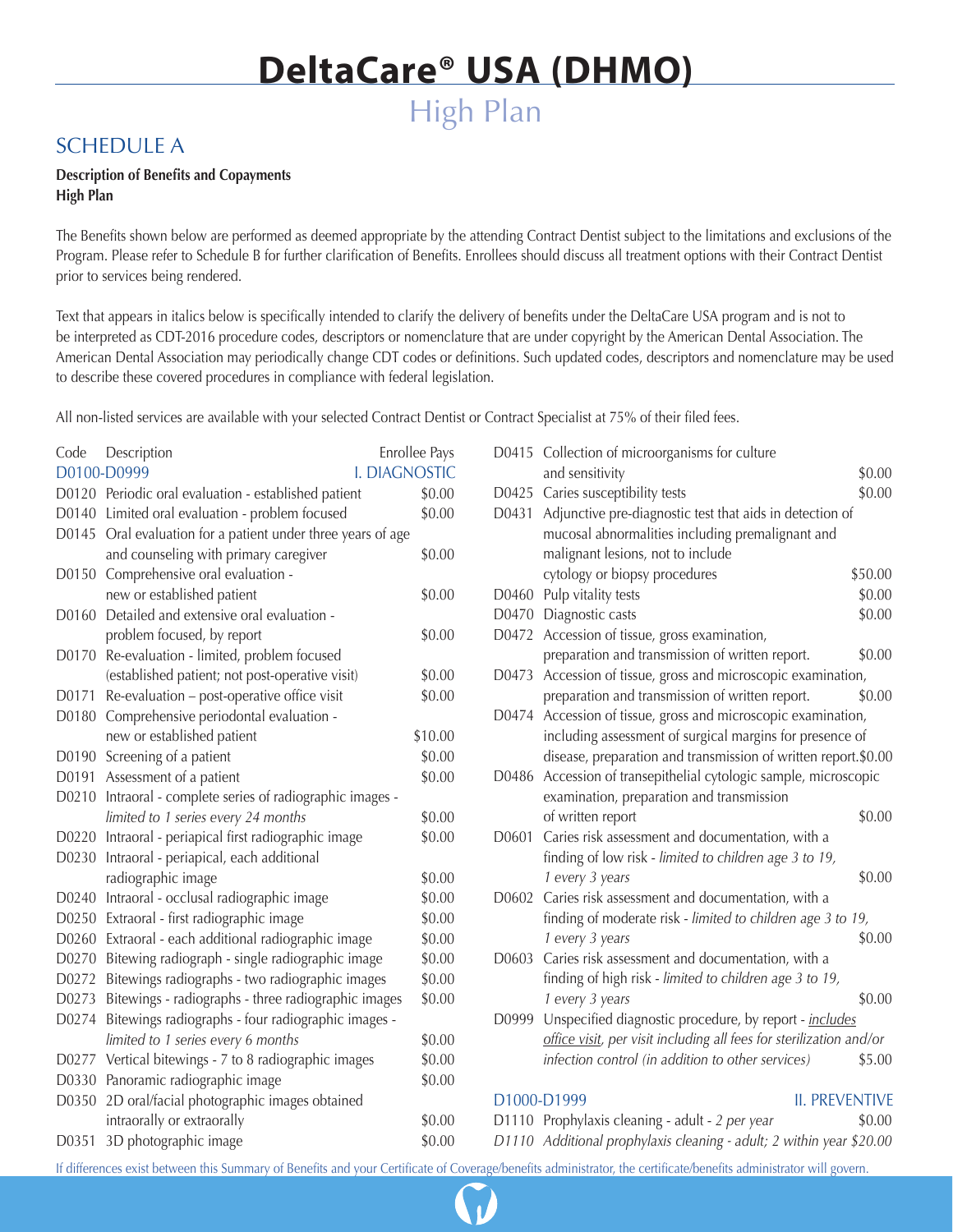## High Plan

| D1120             | Prophylaxis cleaning - child - 2 per year                      | \$0.00  |
|-------------------|----------------------------------------------------------------|---------|
| D1120             | Additional prophylaxis cleaning - child; 2 within year \$20.00 |         |
| D <sub>1206</sub> | Topical application of fluoride varnish - 2 per year;          |         |
|                   | 2 D1206 or D1208 per year                                      | \$0.00  |
| D1208             | Topical application of fluoride – excluding varnish -          |         |
|                   | 2 per year; 2 D1206 or D1208 per year                          | \$0.00  |
|                   | D1310 Nutritional counseling for control of dental disease.    | \$0.00  |
|                   | D1320 Tobacco counseling for the control and prevention        |         |
|                   | of oral disease                                                | \$0.00  |
| D1330             | Oral hygiene instructions                                      | \$0.00  |
| D1351             | Sealant - per tooth - limited to permanent molars              |         |
|                   | through age 15                                                 | \$5.00  |
| D1352             | Preventive resin restoration in a moderate to                  |         |
|                   | high carries risk patient - permanent tooth                    | \$5.00  |
| D1353             | Sealant repair – per tooth - limited to                        |         |
|                   | permanent molars through age 15                                | \$5.00  |
| D <sub>1510</sub> | Space maintainer - fixed - unilateral                          | \$45.00 |
| D1515             | Space maintainer - fixed - bilateral                           | \$45.00 |
| D <sub>1520</sub> | Space maintainer - removable - unilateral                      | \$85.00 |
| D1525             | Space maintainer - removable - bilateral                       | \$85.00 |
| D <sub>1550</sub> | Re-cement or re-bond space maintainer                          | \$5.00  |
| D <sub>1555</sub> | Removal of fixed space maintainer                              | \$5.00  |
|                   |                                                                |         |

### D2000-D2999 III. RESTORATIVE

- *Includes polishing, all adhesives and bonding agents, indirect pulp capping, bases, liners and acid etch procedures.*
- *An additional charge, not to exceed \$150 per unit, will be applied for any procedure using noble, high noble or titanium metal. There is no copayment per crown unit in additional to regular copayments for porcelain on molars.*
- *- When there are more than six crowns in the same treatment plan, an Enrollee may be charged an additional \$125.00 per crown, beyond the 6th unit.*
- *Replacement of crowns, inlays and onlays requires the existing restoration to be 5+ years old.*

|                   | D2140 Amalgam - one surface, primary or permanent      | \$0.00  |
|-------------------|--------------------------------------------------------|---------|
|                   | D2150 Amalgam - two surfaces, primary or permanent     | \$0.00  |
|                   | D2160 Amalgam - three surfaces, primary or permanent   | \$0.00  |
|                   | D2161 Amalgam - four or more surfaces,                 |         |
|                   | primary or permanent                                   | \$0.00  |
|                   | D2330 Resin-based composite - one surface, anterior    | \$35.00 |
|                   | D2331 Resin-based composite - two surfaces, anterior   | \$40.00 |
|                   | D2332 Resin-based composite - three surfaces, anterior | \$50.00 |
|                   | D2335 Resin-based composite - four or more surfaces    |         |
|                   | or involving incisal angle (anterior)                  | \$55.00 |
|                   | D2390 Resin-based composite crown, anterior            | \$70.00 |
|                   | D2391 Resin-based composite - one surface, posterior   | \$60.00 |
| D <sub>2392</sub> | Resin-based composite - two surfaces, posterior        | \$80.00 |
|                   |                                                        |         |

| D2393             | Resin-based composite - three surfaces, posterior                                    | \$90.00  |
|-------------------|--------------------------------------------------------------------------------------|----------|
| D2394             | Resin-based composite - four or more                                                 |          |
|                   | surfaces, posterior                                                                  | \$120.00 |
| D2510             | Inlay - metallic - one surface                                                       | \$95.00  |
| D2520             | Inlay - metallic - two surfaces                                                      | \$105.00 |
| D2530             | Inlay - metallic - three or more surfaces                                            | \$130.00 |
| D2542             | Onlay - metallic - two surfaces                                                      | \$230.00 |
| D2543             | Onlay - metallic - three surfaces                                                    | \$230.00 |
| D2544             | Onlay - metallic - four or more surfaces                                             | \$230.00 |
| D2610             | Inlay - porcelain/ceramic - one surface                                              | \$230.00 |
| D2620             | Inlay - porcelain/ceramic - two surfaces                                             | \$230.00 |
| D2630             | Inlay - porcelain/ceramic - three or more surfaces                                   | \$230.00 |
| D2642             | Onlay - porcelain/ceramic - two surfaces                                             | \$230.00 |
| D2643             | Onlay - porcelain/ceramic - three surfaces                                           | \$230.00 |
| D <sub>2644</sub> | Onlay - porcelain/ceramic - four or more surfaces                                    | \$230.00 |
| D2650             | Inlay - resin-based composite - one surface                                          | \$230.00 |
| D2651             | Inlay - resin-based composite - two surfaces                                         | \$230.00 |
| D2652             | Inlay - resin-based composite -                                                      |          |
|                   | three or more surfaces                                                               | \$230.00 |
| D <sub>2662</sub> | Onlay - resin-based composite - two surfaces                                         | \$230.00 |
| D2663             | Onlay - resin-based composite - three surfaces                                       | \$230.00 |
| D2664             | Onlay - resin-based composite -                                                      |          |
|                   | four or more surfaces                                                                | \$230.00 |
| D2710             | Crown - resin (indirect)                                                             | \$230.00 |
| D <sub>2712</sub> | Crown - 3/4 resin-based composite (indirect)                                         | \$230.00 |
| D2720             | Crown - resin with high noble metal                                                  | \$230.00 |
| D2721             | Crown - resin with predominantly base metal                                          | \$230.00 |
| D2722             | Crown - resin with noble metal                                                       | \$230.00 |
| D2740             | Crown - porcelain/ceramic substrate                                                  | \$280.00 |
| D2750             | Crown - porcelain fused to high noble metal                                          | \$280.00 |
| D2751             | Crown - porcelain fused to predominantly                                             |          |
|                   | base metal                                                                           | \$280.00 |
| D2752             | Crown - porcelain fused to noble metal                                               | \$280.00 |
|                   |                                                                                      | \$230.00 |
|                   | D2780 Crown - 3/4 cast high noble metal<br>Crown - 3/4 cast predominantly base metal |          |
| D2781             |                                                                                      | \$230.00 |
| D <sub>2782</sub> | Crown - 3/4 cast noble metal                                                         | \$230.00 |
| D2783             | Crown - 3/4 porcelain/ceramic                                                        | \$230.00 |
| D2790             | Crown - full cast high noble metal                                                   | \$280.00 |
| D2791             | Crown - full cast predominantly base metal                                           | \$280.00 |
| D2792             | Crown - full cast noble metal                                                        | \$280.00 |
| D2794             | Crown - titanium                                                                     | \$230.00 |
| D2799             | Provisional crown                                                                    | \$0.00   |
| D <sub>2910</sub> | Re-cement or re-bond inlay, onlay, veneer or                                         |          |
|                   | partial coverage restoration                                                         | \$10.00  |
| D <sub>2915</sub> | Re-cement or re-bond indirectly fabricated or                                        |          |
|                   | prefabricated post and core                                                          | \$0.00   |
| D2920             | Re-cement or re-bond crown                                                           | \$10.00  |
| D2921             | Reattachment of tooth fragment,                                                      |          |
|                   | incisal edge or cusp (anterior)                                                      | \$55.00  |

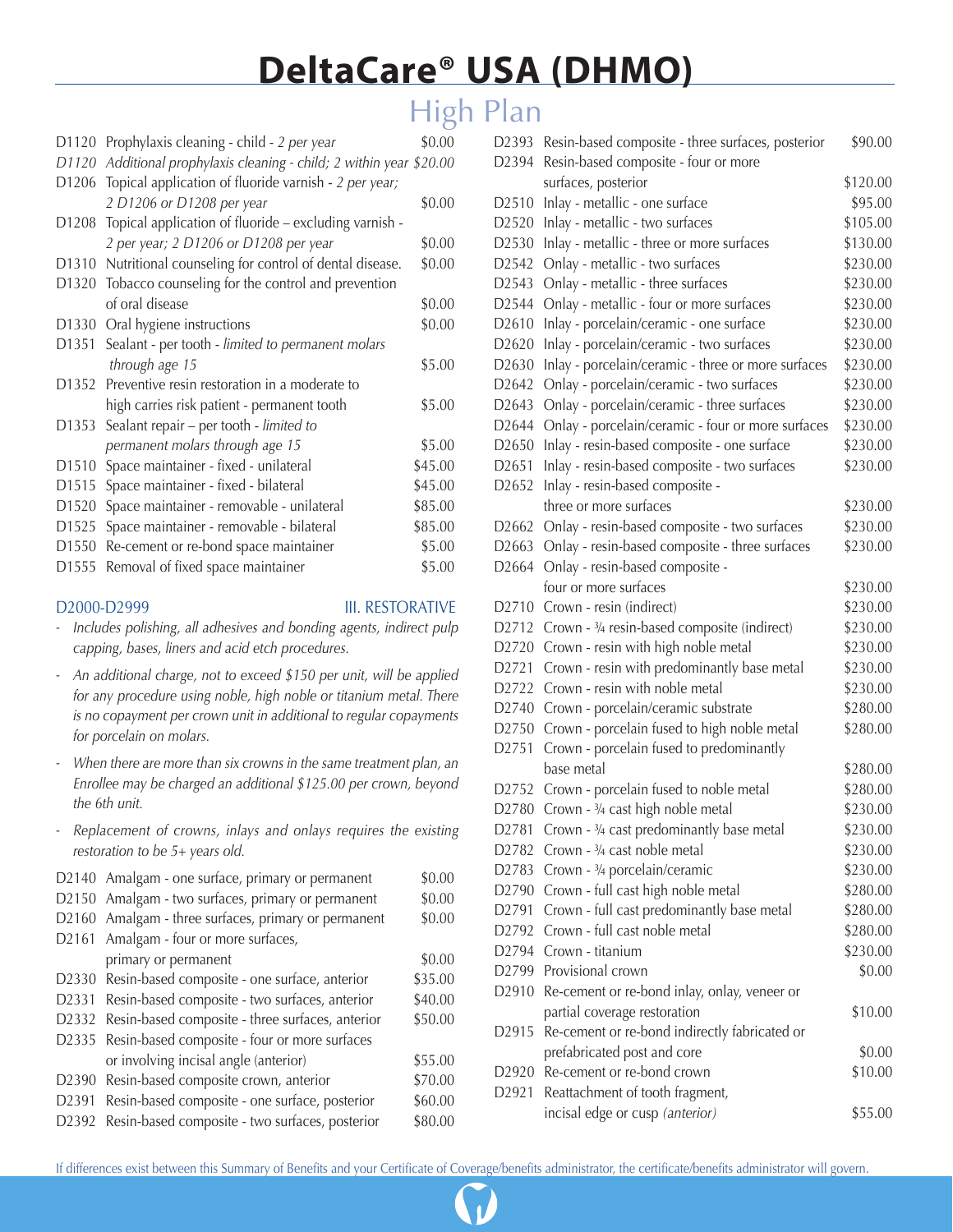## High Plan

| D2929             | Prefabricated porcelain/ceramic crown -                          |          |
|-------------------|------------------------------------------------------------------|----------|
|                   | (anterior) primary tooth                                         | \$35.00  |
| D2930             | Prefabricated stainless steel crown - primary tooth              | \$25.00  |
| D2931             | Prefabricated stainless steel crown - permanent tooth \$25.00    |          |
| D <sub>2932</sub> | Prefabricated resin crown - anterior primary tooth               | \$35.00  |
| D2933             | Prefabricated stainless steel crown with resin window -          |          |
|                   | anterior primary tooth                                           | \$35.00  |
| D <sub>2940</sub> | Protective restoration                                           | \$10.00  |
| D2941             | Interim therapeutic restoration - primary dentition              | \$10.00  |
| D2949             | Restorative foundation for an indirect restoration               | \$45.00  |
| D2950             | Core buildup, including any pins when required                   | \$45.00  |
| D2951             | Pin retention - per tooth, in addition to restoration            | \$10.00  |
| D2952             | Cast post and core in addition to crown, indirectly              |          |
|                   | fabricated - includes canal preparation                          | \$60.00  |
| D2953             | Each additional indirectly fabricated post -                     |          |
|                   | same tooth - includes canal preparation                          | \$60.00  |
| D2954             | Prefabricated post and core in addition to crown -               |          |
|                   | base metal post; includes canal preparation                      | \$60.00  |
| D2955             | Post removal                                                     | \$10.00  |
| D2957             | Each additional prefabricated post - same tooth -                |          |
|                   | base metal post; includes canal preparation                      | \$30.00  |
| D <sub>2960</sub> | Labial veneer (resin laminate) - chairside                       | \$250.00 |
| D2961             | Labial veneer (resin laminate) - laboratory                      | \$300.00 |
| D2962             | Labial Veneer (Porcelain Laminate)--Lab                          | \$350.00 |
| D2970             | Temporary crown (fractured tooth) - palliative                   |          |
|                   | treatment only                                                   | \$0.00   |
| D2971             | Additional procedures to construct new crown                     |          |
|                   | under existing partial denture framework                         | \$50.00  |
| D <sub>2980</sub> | Crown repair necessitated by restorative                         |          |
|                   | material failure                                                 | \$0.00   |
| D <sub>2981</sub> | Inlay repair necessitated by restorative material failure \$0.00 |          |
| D2982             | Onlay repair necessitated by restorative material failure\$0.00  |          |
| D2983             | Veneer repair necessitated by restorative                        |          |
|                   | material failure                                                 | \$0.00   |
|                   | D2990 Resin infiltration of incipient smooth surface lesions     | \$5.00   |
|                   |                                                                  |          |
|                   | <b>IV. ENDODONTICS</b><br>D3000-D3999                            |          |
| D3110             | Pulp cap - direct (excluding final restoration)                  | \$0.00   |
| D3120             | Pulp cap - indirect (excluding final restoration)                | \$0.00   |
| D3220             | Therapeutic pulpotomy (excluding final restoration) -            |          |
|                   | removal of pulp coronal to the dentinocemental                   |          |
|                   | junction and application of medicament                           | \$10.00  |
| D3221             | Pulpal debridement, primary and permanent teeth                  | \$45.00  |
| D3222             | Partial pulpotomy for apexogenesis - permanent                   |          |

| tooth with incomplete root development                               | \$10.00 |
|----------------------------------------------------------------------|---------|
| D3230 Pulpal therapy (resorbable filling) - anterior,                |         |
| primary tooth (excluding final restoration)                          | \$30.00 |
| D3240 Pulpal therapy (resorbable filling) - posterior, primary tooth |         |
| (excluding final restoration)                                        | \$35.00 |

| D3310 | Root canal - endodontic therapy, anterior tooth<br>(excluding final restoration) | \$80.00  |
|-------|----------------------------------------------------------------------------------|----------|
| D3320 | Root canal - endodontic therapy, bicuspid tooth                                  |          |
|       | (excluding final restoration)                                                    | \$115.00 |
| D3330 | Root canal - endodontic therapy, molar                                           |          |
|       | (excluding final restoration)                                                    | \$200.00 |
| D3331 | Treatment of root canal obstruction;                                             |          |
|       | non-surgical access                                                              | \$85.00  |
| D3332 | Incomplete endodontic therapy; inoperable,                                       |          |
|       | unrestorable or fractured tooth                                                  | \$70.00  |
| D3333 | Internal root repair of perforation defects                                      | \$85.00  |
| D3346 | Retreatment of previous root canal                                               |          |
|       | therapy - anterior                                                               | \$135.00 |
| D3347 | Retreatment of previous root canal                                               |          |
|       | therapy - bicuspid                                                               | \$175.00 |
| D3348 | Retreatment of previous root canal therapy - molar                               | \$275.00 |
| D3351 | Apexification/recalcification - initial visit (apical closure /                  |          |
|       | calcific repair of perforations, root resorption, etc.)                          | \$65.00  |
| D3352 | Apexification/recalcification - interim                                          |          |
|       | medication replacement                                                           | \$65.00  |
| D3353 | Apexification/recalcification - final visit (includes completed                  |          |
|       | root canal therapy - apical closure/calcific repair of                           |          |
|       | perforations, root resorption, etc.)                                             | \$65.00  |
| D3410 | Apicoectomy - anterior                                                           | \$95.00  |
| D3421 | Apicoectomy - bicuspid (first root)                                              | \$95.00  |
| D3425 | Apicoectomy - molar (first root)                                                 | \$95.00  |
| D3426 | Apicoectomy (each additional root)                                               | \$60.00  |
| D3427 | Periradicular surgery without apicoectomy                                        | \$95.00  |
| D3430 | Retrograde filling - per root                                                    | \$40.00  |
| D3450 | Root amputation, per root                                                        | \$95.00  |
| D3910 | Surgical procedure for isolation of tooth with                                   |          |
|       | rubber dam                                                                       | \$19.00  |
| D3920 | Hemisection (including any root removal),                                        |          |
|       | not including root canal therapy                                                 | \$90.00  |
| D3950 | Canal preparation and fitting of preformed                                       |          |
|       | dowel or post                                                                    | \$15.00  |

### D4000-D4999 V. PERIODONTICS

- Includes preoperative and postoperative evaluations and treatment under a local anesthetic.
- Periodontal maintenance copay includes periodontal charting for planning treatment of periodontal disease and periodontal hygiene instruction.
- D4210 Gingivectomy or gingivoplasty four or more contiguous teeth or tooth bounded spaces per quadrant \$125.00
- D4211 Gingivectomy or gingivoplasty one to three contiguous teeth or tooth bounded spaces per quadrant \$40.00
- D4212 Gingivectomy or gingivoplasty to allow access for restorative procedure, per tooth  $$40.00$

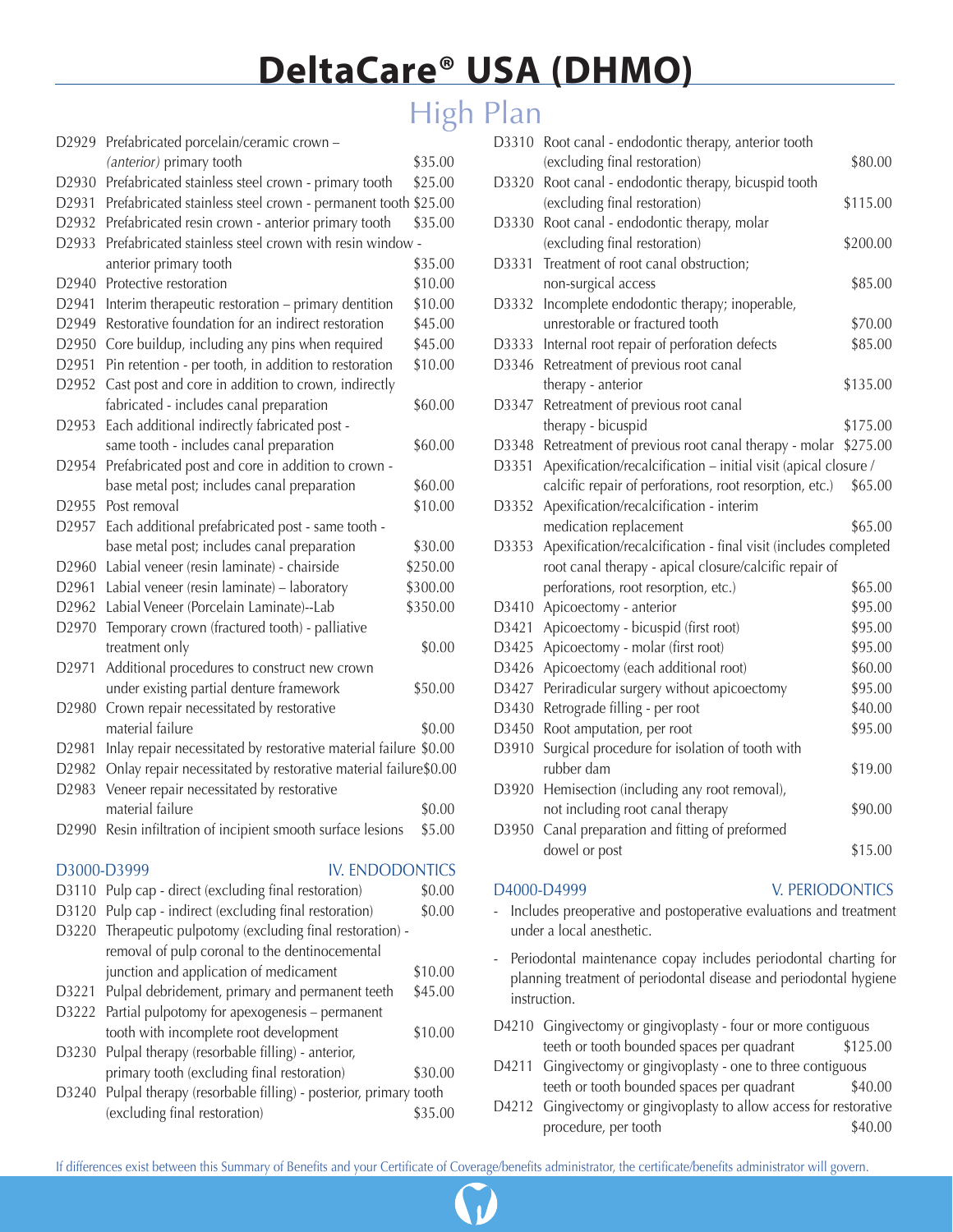# High Plan

| D4240 | Gingival flap procedure, including root planing - four or<br>more contiguous teeth or tooth                |          |
|-------|------------------------------------------------------------------------------------------------------------|----------|
|       | bounded spaces per quadrant                                                                                | \$150.00 |
|       |                                                                                                            |          |
| D4241 | Gingival flap procedure, including root planing - one to<br>three contiguous teeth or tooth bounded spaces |          |
|       | per quadrant                                                                                               | \$113.00 |
| D4245 | Apically positioned flap                                                                                   | \$165.00 |
| D4249 | Clinical crown lengthening - hard tissue                                                                   | \$120.00 |
| D4260 | Osseous surgery (including elevation of a full thickness                                                   |          |
|       | flap and closure) - four or more contiguous teeth or tooth                                                 |          |
|       | bounded spaces per quadrant                                                                                | \$295.00 |
| D4261 | Osseous surgery (including elevation of a full thickness                                                   |          |
|       | flap and closure) – one to three contiguous teeth or tooth                                                 |          |
|       | bounded spaces per quadrant                                                                                | \$210.00 |
| D4263 | Bone replacement graft - first site in quadrant                                                            | \$180.00 |
| D4264 | Bone replacement graft -                                                                                   |          |
|       | each additional site in quadrant                                                                           | \$95.00  |
| D4265 | Biologic materials to aid in soft and                                                                      |          |
|       | osseous tissue regeneration                                                                                | \$95.00  |
| D4266 | Guided tissue regeneration -                                                                               |          |
|       | resorbable barrier, per site                                                                               | \$215.00 |
| D4267 | Guided tissue regeneration - nonresorbable barrier,                                                        |          |
|       | per site (includes membrane removal)                                                                       | \$255.00 |
| D4270 | Pedicle soft tissue graft procedure                                                                        | \$245.00 |
| D4273 | Subepithelial connective tissue graft procedures,                                                          |          |
|       | per tooth                                                                                                  | \$75.00  |
| D4274 | Distal or proximal wedge procedure (when not performed                                                     |          |
|       | in conjunction with surgical procedures in the                                                             |          |
|       | same anatomical area)                                                                                      | \$70.00  |
| D4275 | Soft tissue allograft                                                                                      | \$380.00 |
| D4277 | Free soft tissue graft procedure (including donor site                                                     |          |
|       | surgery), first tooth or edentulous                                                                        |          |
|       | tooth position in graft                                                                                    | \$245.00 |
| D4278 | Free soft tissue graft procedure (including donor                                                          |          |
|       | site surgery), each additional contiguous                                                                  |          |
|       | tooth or edentulous tooth position in same graft site \$245.00                                             |          |
|       |                                                                                                            | \$95.00  |
| D4320 | Provisional splinting - intracoronal                                                                       |          |
| D4321 | Provisional splinting - extracoronal                                                                       | \$85.00  |
| D4341 | Periodontal scaling and root planing, four or more teeth                                                   |          |
|       | per quadrant - limited to 4 quadrants                                                                      |          |
|       | during any 12 consecutive months                                                                           | \$40.00  |
| D4342 | Periodontal scaling and root planing, one to three teeth,                                                  |          |
|       | per quadrant - limited to 4 quadrants                                                                      |          |
|       | during any 12 consecutive months                                                                           | \$30.00  |
| D4355 | Full mouth debridement to enable comprehensive                                                             |          |
|       | evaluation and diagnosis - limited to 1                                                                    |          |
|       | treatment in any 12 consecutive months                                                                     | \$40.00  |
| D4381 | Localized delivery of antimicrobial agents via controlled                                                  |          |
|       | release vehicle into diseased crevicular tissue,                                                           |          |
|       | per tooth                                                                                                  | \$45.00  |

| D4910 Periodontal maintenance -            |         |
|--------------------------------------------|---------|
| limited to 2 treatments per year           | \$30.00 |
| D4910 Additional periodontal maintenance - |         |
| beyond 2 per year                          | \$55.00 |
| D4921 Gingival irrigation – per quadrant   | \$0.00  |

### D5000-D5899 VI. PROSTHODONTICS (removable)

- *- For all listed dentures and partial dentures, Copayment includes after delivery adjustments and tissue conditioning, if needed, for the first six months after placement. The Enrollee must continue to be eligible, and the service must be provided at the Contract Dentist's facility where the denture was originally delivered.*
- *- Rebases, relines and tissue conditioning are limited to 1 per denture during any 12 consecutive months.*
- *- Replacement of a denture or a partial denture requires the existing denture to be 5+ years old.*

| D5110 | Complete denture - maxillary                                | \$210.00 |
|-------|-------------------------------------------------------------|----------|
| D5120 | Complete denture - mandibular                               | \$210.00 |
| D5130 | Immediate denture - maxillary                               | \$225.00 |
| D5140 | Immediate denture - mandibular                              | \$225.00 |
| D5211 | Maxillary partial denture - resin base (including any       |          |
|       | conventional clasps, rests and teeth)                       | \$240.00 |
| D5212 | Mandibular partial denture - resin base (including any      |          |
|       | conventional clasps, rests and teeth)                       | \$240.00 |
| D5213 | Maxillary partial denture - cast metal framework with resin |          |
|       | denture base (including any conventional clasps,            |          |
|       | rests and teeth)                                            | \$260.00 |
| D5214 | Mandibular partial denture - cast metal framework           |          |
|       | with resin denture bases (including any conventional        |          |
|       | clasps, rests and teeth)                                    | \$260.00 |
| D5225 | Maxillary partial denture - flexible base (including any    |          |
|       | clasps, rests and teeth)                                    | \$365.00 |
| D5226 | Mandibular partial denture - flexible base (including any   |          |
|       | clasps, rests and teeth)                                    | \$365.00 |
| D5281 | Removable unilateral partial denture - one piece cast metal |          |
|       | (including clasps and teeth)                                | \$250.00 |
| D5410 | Adjust complete denture - maxillary                         | \$0.00   |
| D5411 | Adjust complete denture - mandibular                        | \$0.00   |
| D5421 | Adjust partial denture - maxillary                          | \$0.00   |
| D5422 | Adjust partial denture - mandibular                         | \$0.00   |
| D5510 | Repair broken complete denture base                         | \$15.00  |
| D5520 | Replace missing or broken teeth - complete denture          |          |
|       | (each tooth)                                                | \$15.00  |
| D5610 | Repair resin denture base                                   | \$15.00  |
| D5620 | Repair cast framework                                       | \$30.00  |
| D5630 | Repair or replace broken clasp                              | \$15.00  |
| D5640 | Replace broken teeth - per tooth                            | \$15.00  |
| D5650 | Add tooth to existing partial denture                       | \$30.00  |
| D5660 | Add clasp to existing partial denture                       | \$35.00  |

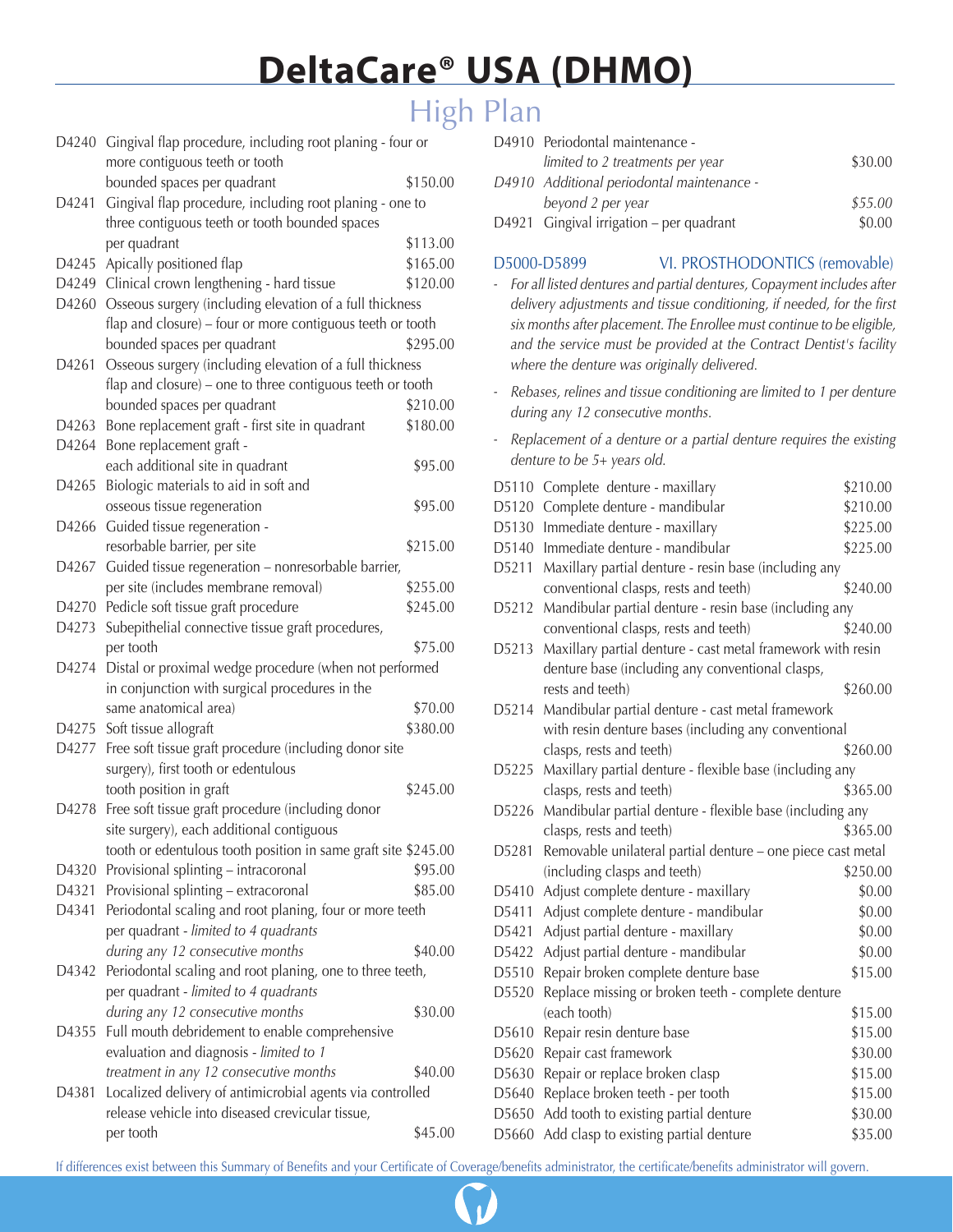## High Plan

| D5670             | Replace all teeth and acrylic on cast metal     |          |
|-------------------|-------------------------------------------------|----------|
|                   | framework (maxillary)                           | \$165.00 |
| D <sub>5671</sub> | Replace all teeth and acrylic on cast metal     |          |
|                   | framework (mandibular)                          | \$165.00 |
| D5710             | Rebase complete maxillary denture               | \$60.00  |
| D <sub>5711</sub> | Rebase complete mandibular denture              | \$60.00  |
| D <sub>5720</sub> | Rebase maxillary partial denture                | \$60.00  |
| D5721             | Rebase mandibular partial denture               | \$60.00  |
| D5730             | Reline complete maxillary denture (chairside)   | \$35.00  |
| D5731             | Reline complete mandibular denture (chairside)  | \$35.00  |
| D5740             | Reline maxillary partial denture (chairside)    | \$35.00  |
| D5741             | Reline mandibular partial denture (chairside)   | \$35.00  |
| D5750             | Reline complete maxillary denture (laboratory)  | \$35.00  |
| D5751             | Reline complete mandibular denture (laboratory) | \$35.00  |
| D5760             | Reline maxillary partial denture (laboratory)   | \$35.00  |
| D5761             | Reline mandibular partial denture (laboratory)  | \$35.00  |
| D5810             | Interim complete denture (maxillary)            | \$230.00 |
| D5811             | Interim complete denture (mandibular)           | \$230.00 |
| D <sub>5820</sub> | Interim partial denture (maxillary) -           |          |
|                   | limited to 1 in any 12 consecutive months       | \$60.00  |
| D5821             | Interim partial denture (mandibular) -          |          |
|                   | limited to 1 in any 12 consecutive months       | \$60.00  |
| D5850             | Tissue conditioning, maxillary                  | \$30.00  |
| D5851             | Tissue conditioning, mandibular                 | \$30.00  |
| D5862             | Precision attachment, by report                 | \$160.00 |
|                   |                                                 |          |

### D5900-D5999 VII. MAXILLOFACIAL PROSTHETICS

- Not Covered

### D6000-D6199 VIII. IMPLANT SERVICES

- Not Covered

D6200-D6999 IX. PROSTHODONTICS, FIXED

(each retainer and each pontic constitutes a unit in a fixed partial denture (bridge))

- *An additional charge, not to exceed \$150 per unit, will be applied for any procedure using noble, high noble or titanium metal. There is no copayment per crown/bridge unit in additional to regular copayments for porcelain on molars.*
- *When a crown and/or pontic exceeds six units in the same treatment plan, an Enrollee may be charged an additional \$125.00 per unit, beyond the 6th unit.*
- *Replacement of a crown, pontic, inlay, onlay or stress breaker requires the existing bridge to be 5+ years old.*

| D6210 Pontic - cast high noble metal                                | \$280.00 |
|---------------------------------------------------------------------|----------|
| D6211 Pontic - cast predominantly base metal                        | \$280.00 |
| D6212 Pontic - cast noble metal                                     | \$280.00 |
| D6214 Pontic - titanium                                             | \$280.00 |
| D6240 Pontic - porcelain fused to high noble metal                  | \$280.00 |
| D6241 Pontic - porcelain fused to predominantly base metal \$280.00 |          |

| D6242 | Pontic - porcelain fused to noble metal                        | \$280.00 |
|-------|----------------------------------------------------------------|----------|
| D6245 | Pontic - porcelain/ceramic                                     | \$250.00 |
| D6250 | Pontic - resin with high noble metal                           | \$230.00 |
| D6251 | Pontic - resin with predominantly base metal                   | \$230.00 |
| D6252 | Pontic - resin with noble metal                                | \$230.00 |
| D6253 | Provisional pontic                                             | \$0.00   |
| D6545 | Retainer - cast metal for resin bonded                         |          |
|       | fixed prosthesis                                               | \$200.00 |
| D6549 | Resin retainer - for resin bonded fixed prosthesis             | \$200.00 |
| D6600 | Inlay - porcelain/ceramic, two surfaces                        | \$230.00 |
| D6601 | Inlay - porcelain/ceramic, three or more surfaces              | \$230.00 |
| D6602 | Inlay - cast high noble metal, two surfaces                    | \$230.00 |
| D6603 | Inlay - cast high noble metal, three or more surfaces \$230.00 |          |
| D6604 | Inlay - cast predominantly base metal, two surfaces \$230.00   |          |
| D6605 | Inlay - cast predominantly base metal,                         |          |
|       | three or more surfaces                                         | \$230.00 |
| D6606 | Inlay - cast noble metal, two surfaces                         | \$230.00 |
| D6607 | Inlay - cast noble metal, three or more surfaces               | \$230.00 |
| D6608 | Onlay - porcelain/ceramic, two surfaces                        | \$230.00 |
| D6609 | Onlay - porcelain/ceramic, three or more surfaces              | \$230.00 |
| D6610 | Onlay - cast high noble metal, two surfaces                    | \$230.00 |
| D6611 | Onlay - cast high noble metal,                                 |          |
|       | three or more surfaces                                         | \$230.00 |
| D6612 | Onlay - cast predominantly base metal,                         |          |
|       | two surfaces                                                   | \$230.00 |
| D6613 | Onlay - cast predominantly base metal,                         |          |
|       | three or more surfaces                                         | \$230.00 |
| D6614 | Onlay - cast noble metal, two surfaces                         | \$230.00 |
| D6615 | Onlay - cast noble metal, three or more surfaces               | \$230.00 |
| D6710 | Crown - indirect resin based composite                         | \$230.00 |
| D6720 | Crown - resin with high noble metal                            | \$230.00 |
| D6721 | Crown - resin with predominantly base metal                    | \$230.00 |
|       | D6722 Crown - resin with noble metal                           | \$230.00 |
|       | D6740 Crown - porcelain/ceramic                                | \$230.00 |
| D6750 | Crown - porcelain fused to high noble metal                    | \$230.00 |
| D6751 | Crown - porcelain fused to                                     |          |
|       | predominantly base metal                                       | \$230.00 |
| D6752 | Crown - porcelain fused to noble metal                         | \$230.00 |
| D6780 | Crown - 3/4 cast high noble metal                              | \$230.00 |
| D6781 | Crown - 3/4 cast predominantly base metal                      | \$230.00 |
| D6782 | Crown - 3/4 cast noble metal                                   | \$230.00 |
| D6783 | Crown - 3/4 porcelain/ceramic                                  | \$230.00 |
| D6790 | Crown - full cast high noble metal                             | \$230.00 |
| D6791 | Crown - full cast predominantly base metal                     | \$230.00 |
| D6792 | Crown - full cast noble metal                                  | \$230.00 |
| D6794 | Crown - titanium                                               | \$230.00 |
| D6930 | Re-cement or re-bond fixed partial denture                     | \$0.00   |
| D6940 | Stress breaker                                                 | \$110.00 |
| D6950 | Precision attachment                                           | \$195.00 |
| D6980 | Fixed partial denture repair necessitated by                   |          |

restorative material failure  $$45.00$ 

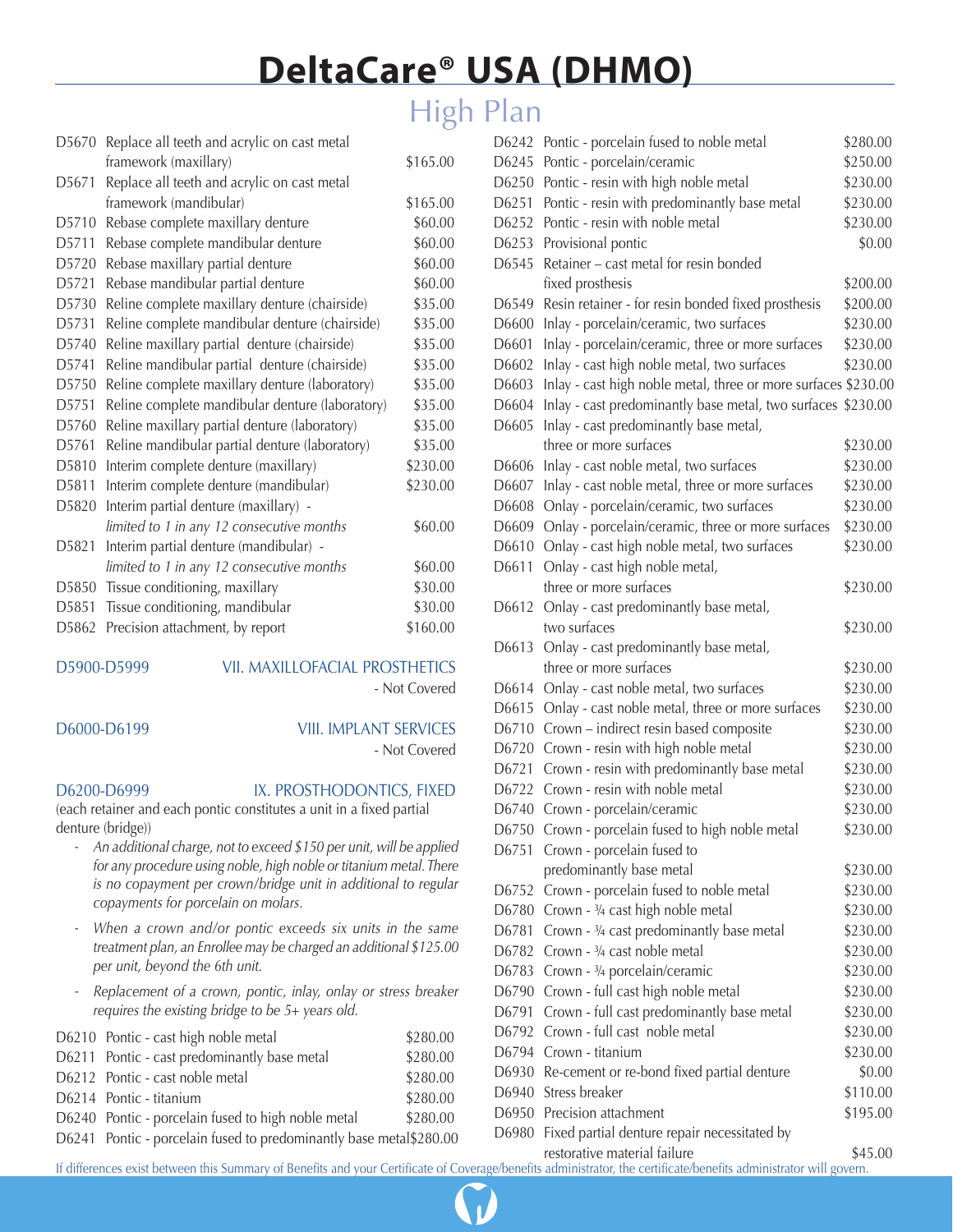## High Plan

### D7000-D7999 X. ORAL AND MAXILLOFACIAL SURGERY

*- Includes preoperative and postoperative evaluations and treatment under a local anesthetic.*

| D7111 | Extraction, coronal remnants - deciduous tooth                   | \$0.00   |
|-------|------------------------------------------------------------------|----------|
| D7140 | Extraction, erupted tooth or exposed root                        |          |
|       | (elevation and/or forceps removal)                               | \$0.00   |
| D7210 | surgical removal of erupted tooth requiring removal              |          |
|       | of bone and/or sectioning of tooth, and including                |          |
|       | elevation of mucoperiosteal flap if indicated                    | \$30.00  |
| D7220 | Removal of impacted tooth - soft tissue                          | \$45.00  |
| D7230 | Removal of impacted tooth - partially bony                       | \$65.00  |
| D7240 | Removal of impacted tooth - completely bony                      | \$80.00  |
| D7241 | Removal of impacted tooth - completely bony,                     |          |
|       | with unusual surgical complications                              | \$100.00 |
| D7250 | Surgical removal of residual tooth roots                         |          |
|       | (cutting procedure)                                              | \$35.00  |
| D7251 | Coronectomy - intentional partial tooth removal                  | \$100.00 |
| D7270 | Tooth reimplantation and/or stabilization of                     |          |
|       | accidentally evulsed or displaced tooth                          | \$50.00  |
| D7280 | Surgical access of an unerupted tooth                            | \$85.00  |
| D7282 | Mobilization of erupted or malpositioned                         |          |
|       | tooth to aid eruption                                            | \$90.00  |
| D7283 | Placement of device to facilitate eruption of                    |          |
|       | impacted tooth                                                   | \$90.00  |
| D7285 | Incisional biopsy of oral tissue-hard (bone, tooth) -            |          |
|       | does not include pathology laboratory procedures                 | \$0.00   |
| D7286 | Incisional biopsy of oral tissue-soft - does not include         |          |
|       | pathology laboratory procedures                                  | \$0.00   |
| D7287 | Exfoliative cytological sample collection                        | \$50.00  |
| D7288 | Brush biopsy - transepithelial sample collection                 | \$50.00  |
| D7310 | Alveoloplasty in conjunction with extractions -                  |          |
|       | four or more teeth or tooth spaces, per quadrant                 | \$35.00  |
| D7311 | Alveolplasty in conjunction with extractions -                   |          |
|       | one to three teeth or tooth spaces, per quadrant                 | \$25.00  |
| D7320 | Alveoloplasty not in conjunction with extractions -              |          |
|       | four or more teeth or tooth spaces, per quadrant                 | \$70.00  |
| D7321 | Alveoplasty not in conjunction with extractions -                |          |
|       | one to three teeth or tooth spaces, per quadrant                 | \$65.00  |
| D7471 | Removal of lateral exostosis - (maxilla or mandible)             | \$80.00  |
| D7472 | Removal of torus palatinus                                       | \$60.00  |
| D7473 | Removal of torus mandibularis                                    | \$60.00  |
| D7485 | Surgical reduction of osseous tuberosity                         | \$60.00  |
| D7510 | Incision and drainage of abscess - intraoral soft tissue \$25.00 |          |
| D7511 | Incision and drainage of abscess -                               |          |
|       | intraoral soft tissue - complicated                              | \$30.00  |
| D7520 | Incision and drainage of abscess - extraoral soft tissue\$30.00  |          |
| D7521 | Incision and drainage of abscess - extraoral soft tissue -       |          |
|       | complicated (includes drainage of                                |          |
|       | multiple fascial spaces)                                         | \$30.00  |
| D7910 | Suture of Recent Small Wounds up to 5cm                          | \$25.00  |
|       |                                                                  |          |

|  | D7960 Frenulectomy – also known as frenectomy or frenotomy – |         |
|--|--------------------------------------------------------------|---------|
|  | separate procedure not incidental to                         |         |
|  | another procedure                                            | \$40.00 |
|  | D7963 Frenuloplasty                                          | \$40.00 |
|  | D7970 Excision hyperplastic tissue - per arch                | \$55.00 |
|  | D7971 Excision of pericoronal gingiva                        | \$35.00 |
|  |                                                              |         |

### D8000-D8999 XI. ORTHODONTICS

- *The listed Copayment for each phase of orthodontic treatment (limited, interceptive or comprehensive) covers up to 24 months of active treatment. Beyond 24 months, an additional monthly fee, not to exceed \$25.00, may apply.*
- *The Retention Copayment includes adjustments and/or office visits up to 24 months. Pre and post orthodontic records include:*

### **Pre- and-post orthodontic records include:**

|       | The benefit for pre-treatment records and                      |              |
|-------|----------------------------------------------------------------|--------------|
|       | diagnostic services includes:                                  | \$0.00       |
| D0210 | Intraoral - complete series (including bitewings)              |              |
| D0322 | Tomographic survey                                             |              |
| D0330 | Panoramic radiographic image                                   |              |
| D0340 | Cephalometric radiographic image                               |              |
| D0350 | 2D oral/facial photographic images obtained                    |              |
|       | intraorally or extraorally                                     |              |
| D0351 | 3D photographic image                                          |              |
| D0470 | Diagnostic casts                                               |              |
|       | The benefit for post-treatment records includes:               | \$0.00       |
| D0210 | Intraoral - complete series (including bitewings)              |              |
| D0470 | Diagnostic casts                                               |              |
|       |                                                                |              |
| D8010 | Limited orthodontic treatment of the                           |              |
|       | primary dentition                                              | \$1,000.00   |
| D8020 | Limited orthodontic treatment of the transitional dentition -  |              |
|       | child or adolescent to age 19                                  | \$1,000.00   |
| D8030 | Limited orthodontic treatment of the adolescent dentition -    |              |
|       | adolescent to age 19                                           | \$1,000.00   |
| D8040 | Limited orthodontic treatment of the adult dentition - adults, |              |
|       | including covered dependent adult children                     | \$1,000.00   |
| D8050 | Interceptive orthodontic treatment of the                      |              |
|       | primary dentition                                              | 25% Discount |
| D8060 | Interceptive orthodontic treatment of the                      |              |
|       | transitional dentition                                         | 25% Discount |
| D8070 | Comprehensive orthodontic treatment of the transitional        |              |
|       | dentition - child or adolescent to age 19                      | \$1,800.00   |
| D8080 | Comprehensive orthodontic treatment of the adolescent          |              |
|       | dentition - adolescent to age 19                               | \$1,800.00   |
| D8090 | Comprehensive orthodontic treatment of the                     |              |
|       | adult dentition - adults, including covered dependent          |              |
|       | adult children                                                 | \$1,800.00   |
|       | D8210 Removable appliance therapy                              | 25% Discount |